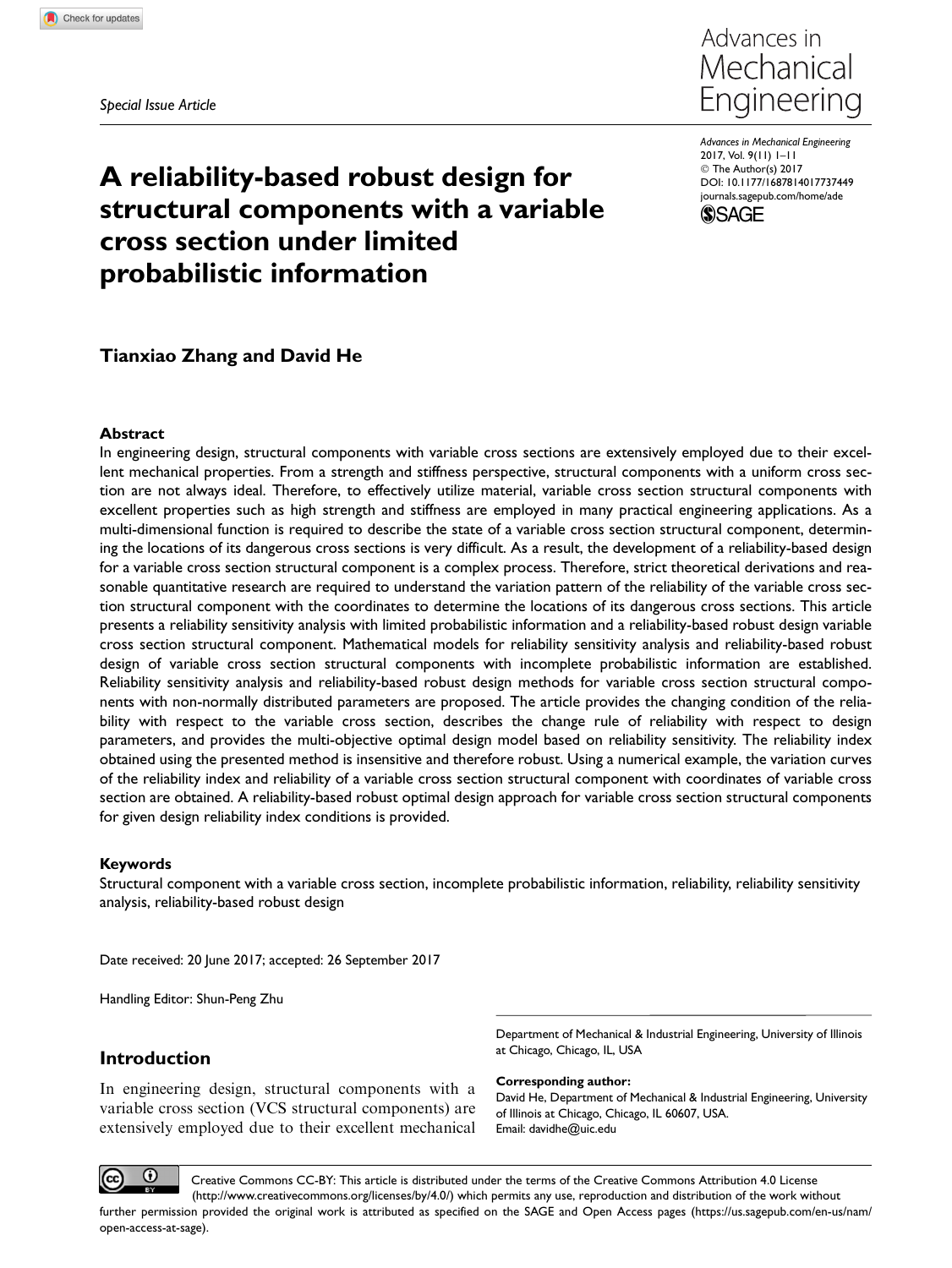

Figure 1. VCS steel beam.



Figure 2. VCS parts: (a) VCS stirring blade, (b) VCS leaf spring, (c) VCS composite box beam, and (d) VCS blade.

properties, for example, VCS beams, which are employed in large numbers in construction engineering applications (Figure 1), and VCS parts, which are extensively employed in mechanical equipment (Figure 2). VCS structural components are ubiquitous in everyday life and practical engineering applications. Lightweight, low-cost, and high-performance VCS structural components are employed in large numbers in fields such as aerospace, mechanical machinery, and civil engineering. An ideal structural component should have large cross sections at locations where large bending moments and deformation occur and small cross sections at locations where small bending moments and deformation occur. Consequently, an ideal structural component has a cross section that varies in size along with its length and excellent properties (e.g. high strength and stiffness). Thus, the use of VCS structural components can facilitate material saving, weight and cost reduction, and performance enhancement. Therefore, investigating reliability and reliability sensitivity problems concerning VCS structural components has application and academic values.

Reliability, which is an important structure quality index, is garnering increasing attention from engineering industries. Of the three stages (design, production, and application), modern production practice demonstrates that design determines the reliability level of a structural component (i.e. inherent reliability of a structural component), and production and application ensure the realization of the reliability index  $\beta$  of the structural component. Numerous excellent results have been achieved using reliability analysis and reliabilitybased design methods based on probability and statistics. $1-11$ 

As different factors affect the reliability of a structural component to varying degrees, the reliability sensitivity of the structural component should be sufficiently analyzed. Using a reliability sensitivity analysis, the impact of the variations in the design parameters on the reliability of a structural component can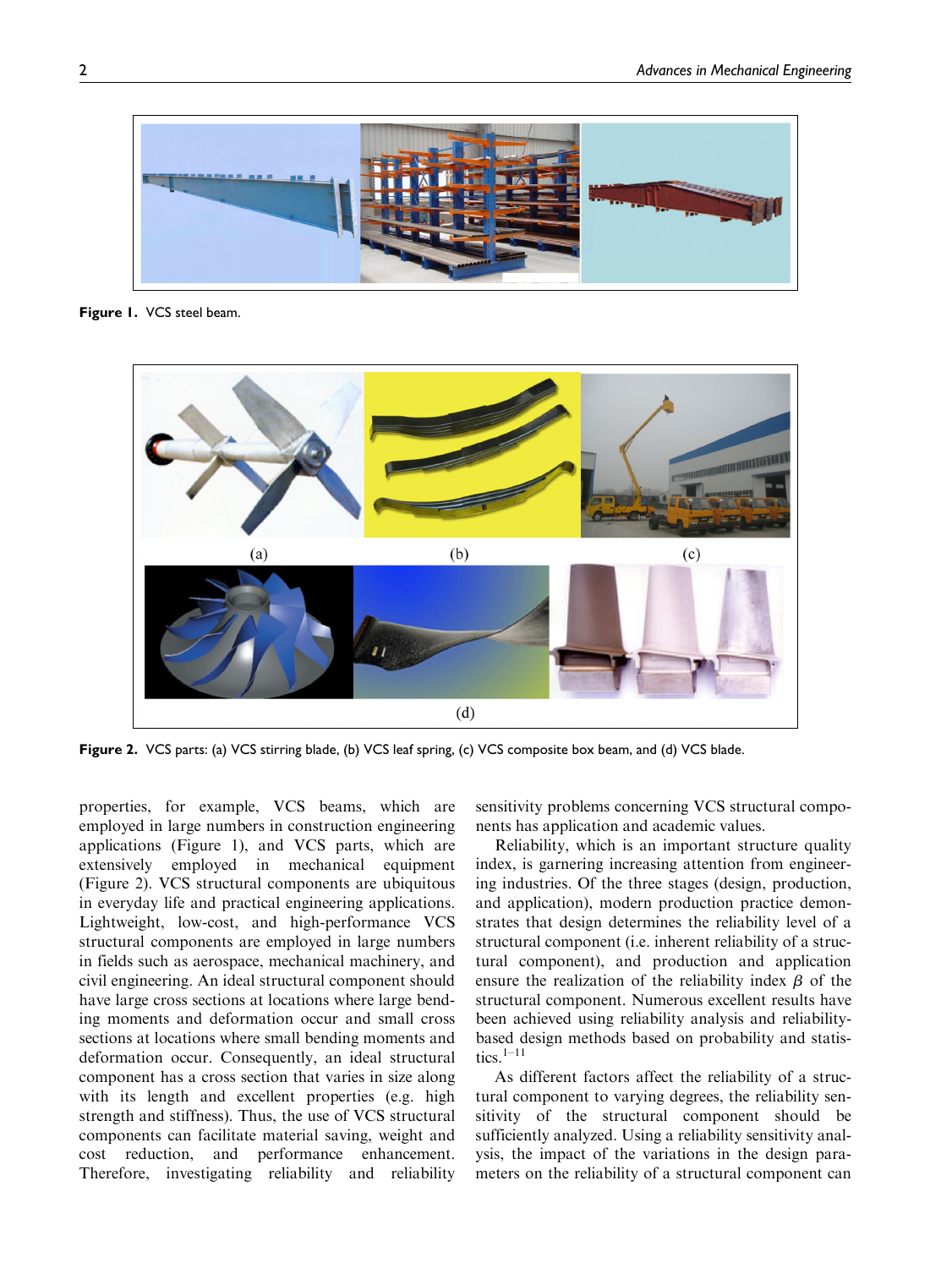be evaluated, which reveals the level of impact of each design parameter on the reliability of the structural component, that is, sensitivity.<sup>12–15</sup>

For a structural reliability-based robust design, reliability sensitivity is included in an optimal design model based on a reliability-based design, an optimal design, a sensitivity-based design, and a robust design, and the reliability-based robust design is converted to a multiobjective optimal design that satisfies the reliability requirements. As a low-cost, high-reliability design concept and method,  $16-22$  Lagaros et al.<sup>23</sup> implemented a combined reliability-based robust design optimization (RRDO) formulation. Yadav et al. $^{24}$  established new and effective techniques and tools to ensure a robust and reliable product design. Wang et  $al.^{25}$  proposed a unified framework for integrating reliability-based design and robust design. Wang et al. $^{26}$  attempts to integrate reliability, maintenance, and warranty during reliability-based design. Martowicz and  $Uh^{27}$  discussed the applicability of a reliability- and performance-based multi-criteria robust design optimization technique for micro-electromechanical systems. Yu et al.<sup>28</sup> proposed in their work a reliability-based robust design optimization framework dedicated to the tuned mass damper in passive vibration control. Paiva et al.<sup>29</sup> outlined an architecture for simultaneous analysis and calculation of robustness and reliability in aircraft wing design optimization. Wang et al.<sup>30</sup> presented a new approach to efficiently carry out dynamic reliability analysis for RRDO. Qui et al. $31$  proposed a reliability-based robust design approach on the basis of axiomatic theory, aiming at actualizing a reliability-based robust design framework for mechanism motion.

Many researches based on VCS have been reported. Boiangiu et al.<sup>32</sup> provided differential equations for free bending vibrations of straight beams with VCS using Bessel's functions. Kang et al. $33$  investigated the methodology to enhance hydroformability of nonaxisymmetric thin-wall tubular component with VCS. Li et al. $34$  provided a transfer matrix method used to predict the transmission loss of apertures assuming that the cross-sectional dimensions are small compared to an acoustic wavelength. Jun et al. $35$  studied a flexible extrusion process which involves extruding the materials via one fixed and one movable die.

Currently, most reliability analysis techniques for VCS structural components in mechanical equipment are developed based on accumulated experience or experiments. The failure mechanisms of VCS structural components have not been completely revealed, and reliability-based design models for VCS structural components have not been clearly established; consequently, the available reliability-based design models lack ideal accuracy and precision. Currently, research on reliability-based design of VCS structural components is in the early stage, and no research has been conducted on reliability sensitivity analysis and reliability-based robust design of VCS structural components.

In this study, based on preliminary theoretical research on structural reliability, a reliability sensitivity analysis is performed on VCS structural components, and a reliability-based robust design is developed with incomplete probabilistic information using theoretical methods such as structural reliability-based design, reliability sensitivity analysis, and reliability-based robust design. In addition, a reliability sensitivity analysis is performed on VCS structural components with non-normally distributed parameters, and a reliabilitybased robust design is developed for these structural components using modern mathematical and mechanical theories and methods, such as probability and statistics theory, stochastic perturbation technique, higher-order moment method, reliability-based design technique, sensitivity theory, and robust design method. Engineering reliability sensitivity analysis and reliability-based robust design methods for VCS structural components using limited probabilistic information are proposed. The problem of whether the reliability of VCS structural components is sensitive to the design parameters is discussed. For the condition in which the probabilistic characteristics of the basic random variables are known, information that relates to the reliability sensitivity analysis and reliability-based robust design of a VCS structural component can be rapidly and accurately obtained.

#### Reliability analysis method

One goal of structural reliability analysis is to determine the reliability of the system

$$
R = \int_{g_z(X) > 0} f_X(X) \, \mathrm{d}X \tag{1}
$$

where  $f_X(X)$  is the joint probability density function of the basic random parameter vectors  $(X = (X_1 X_2 \cdots$  $(X_n)^T$ ; z is the coordinate variable of the VCS structural component; and  $g_z(X)$  is the state function of the VCS structural component that varies with z, which describes the safety and failure states, that is

$$
g_z(X) = r - S_z(X) \tag{2}
$$

where r represents the strength of the material;  $S_z$  represents the stress of the VCS structural component that varies with  $z$ ; and  $\boldsymbol{X}$  represents the random variable vectors.  $g_z(X)$  can indicate two states of the structural component, that is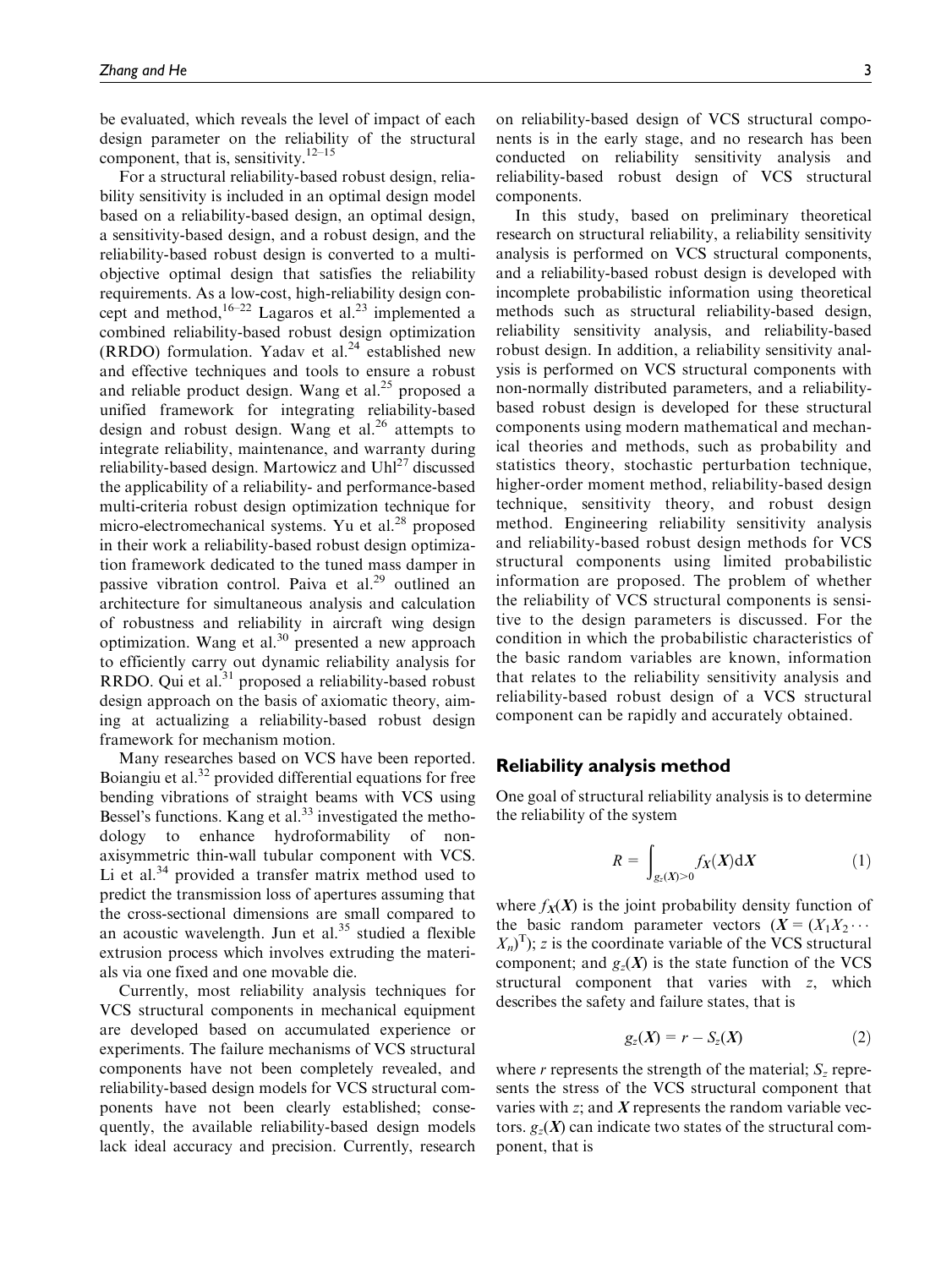$$
g_z(X) \le 0 \quad \text{failurestate} \\ g_z(X) > 0 \quad \text{safestate} \quad \text{(3)}
$$

The first four moments of  $g_z(X)$  can be expressed as  $follows<sup>36</sup>$ 

$$
\mu_{g_z} = \mathrm{E}[g_z(X)] = \bar{g}_z(X) \approx g_z\left(X\right) = g_z[\mu(X)] \qquad (4)
$$

$$
\sigma_{g_z}^2 = \text{Var}[g_z(X)] = \frac{\partial g_z(X)}{\partial X^T} C_2(X) \frac{\partial g_z(X)}{\partial X}
$$
 (5)

$$
\theta_{g_z} = \mathcal{E}\left[\left(g_z(X) - \mu_{g_z}\right)^3\right] = \frac{\partial g_z(X)}{\partial X^T} C_3(X) \frac{\partial g_z(X)}{\partial X} \otimes \frac{\partial g_z(X)}{\partial X}
$$
(6)

$$
\eta_{g_z} = \mathcal{E}\bigg[\Big(g_z(X) - \mu_{g_z}\Big)^4\bigg] = \frac{\partial g_z(X)}{\partial X^T} \otimes \frac{\partial g_z(X)}{\partial X^T} C_4(X) \frac{\partial g_z(X)}{\partial X} \otimes \frac{\partial g_z(X)}{\partial X} \tag{7}
$$

where  $\otimes$  represents the Kronecker product, and  $\mu(X)$ ,  $C_2(X)$ ,  $C_3(X)$ , and  $C_4(X)$  represent the mean, covariance, third-moment, and fourth-moment matrices, respectively, of the random variables of the structural component  $(X)$ .

When the first two moments of the basic random parameters of the structural component  $(X = (X_1X_2 \cdots$  $(X_n)^T$ , that is, the mean vector  $(E(X))$  and  $C_2(X)$  are known,  $\beta$  can be expressed using the second-moment method  $(\beta_{SM})$  as follows

$$
\beta_{\rm SM} = \frac{\mu_{g_z}}{\sigma_{g_z}} = \frac{\mathrm{E}[g_z(X)]}{\sqrt{\mathrm{Var}[g_z(X)]}} \tag{8}
$$

When  $X = (X_1 X_2 \cdots X_n)^T$  each completely follow a normal distribution, a first-order approximate estimate of the reliability of the structural component can be obtained using the second-moment method  $(R<sub>SM</sub>)$ 

$$
R_{\rm SM} = \Phi(\beta_{\rm SM}) \tag{9}
$$

where  $\Phi(\cdot)$  represents a standard normal distribution function.

When  $X = (X_1 X_2 \cdots X_n)^T$  each follow a non-normal distribution, if approximate estimates of the first four moments of  $X = (X_1X_2 \cdots X_n)^T$  (i.e. E(X),  $C_2(X)$ ,  $C_3(X)$ , and  $C_4(X)$  are known,  $\beta$  can be defined using the higher-moment method ( $\beta_{\text{FM}}$ ) as follows<sup>37</sup>

$$
\beta_{FM} = \frac{6(3\alpha_{4g_z} + 2)\beta_{SM} + 11\alpha_{3g_z}(\beta_{SM}^2 - 1)}{\sqrt{36(3\alpha_{4g_z} + 2)^2 - 55\alpha_{3g_z}^2(5\alpha_{4g_z} + 7)}}
$$
 (10a)

$$
\beta_{\text{FM}} = \frac{6\mu_{g_z} \left(3\eta_{g_z} + 2\sigma_{g_z}^4\right) + 11\theta_{g_z} \left(\mu_{g_z}^2 - \sigma_{g_z}^2\right)}{\sqrt{36\sigma_{g_z}^2 \left(3\eta_{g_z} + 2\sigma_{g_z}^4\right)^2 - 55\theta_{g_z}^2 \left(5\eta_{g_z} + 7\sigma_{g_z}^4\right)}}
$$
\n(10b)

where  $\alpha_{3g_z} = \theta_{g_z}/\sigma_{g_z}^3$  and  $\alpha_{4g_z} = \eta_{g_z}/\sigma_{g_z}^4$  are the coefficient of skewness and the coefficient of kurtosis of  $g(X)$ , respectively.

When the distribution of  $X = (X_1 X_2 \cdots X_n)^T$  cannot be determined, the  $\beta_{FM}$  of the structural component can be calculated using the higher-moment method based on which an approximate estimate of the reliability  $(R<sub>FM</sub>)$  can be determined, that is

$$
R_{\rm FM} = \Phi(\beta_{\rm FM}) \tag{11}
$$

Thus, the reliability of the structural component is obtained; in addition, a reliability analysis can be performed on the structural component and a reliabilitybased design can be developed.

## Reliability sensitivity analysis

When the first four moments of  $X = (X_1 X_2 \cdots X_n)^T$  are known, although the distribution of  $X$  cannot be determined, a reliability analysis and reliability-based design for the structural component can be performed based on the high-moment method for reliability-based design. Based on  $\beta_{FM}$  and  $R_{FM}$  (defined by the highmoment method for reliability analysis and reliabilitybased design), the reliability sensitivity to the mean vector  $\mu_X = E(X)$  and standard deviation vector  $\sigma_X$  of  $X = (X_1 X_2 \cdots X_n)^T$ , respectively, are obtained by the following derivations

$$
\frac{\partial R_{\text{FM}}}{\partial \mu_X^{\text{T}}} = \frac{\partial R_{\text{FM}}}{\partial \beta_{\text{FM}}}
$$
\n
$$
\left[ \frac{\partial \beta_{\text{FM}}}{\partial \mu_{g_z}} \frac{\partial \mu_{g_z}}{\partial \mu_X^{\text{T}}} + \frac{\partial \beta_{\text{FM}}}{\partial \sigma_{g_z}} \frac{\partial \sigma_{g_z}}{\partial \mu_X^{\text{T}}} + \frac{\partial \beta_{\text{FM}}}{\partial \theta_{g_z}} \frac{\partial \theta_{g_z}}{\partial \mu_X^{\text{T}}} + \frac{\partial \beta_{\text{FM}}}{\partial \eta_{g_z}} \frac{\partial \eta_{g_z}}{\partial \mu_X^{\text{T}}} \right]
$$
\n(12)

$$
\frac{\partial R_{\text{FM}}}{\partial \sigma_X^T} = \frac{\partial R_{\text{FM}}}{\partial \beta_{\text{FM}}}
$$
\n
$$
\left[ \frac{\partial \beta_{\text{FM}}}{\partial \mu_{g_z}} \frac{\partial \mu_{g_z}}{\partial \sigma_X^T} + \frac{\partial \beta_{\text{FM}}}{\partial \sigma_{g_z}} \frac{\partial \sigma_{g_z}}{\partial \sigma_X^T} + \frac{\partial \beta_{\text{FM}}}{\partial \theta_{g_z}} \frac{\partial \theta_{g_z}}{\partial \sigma_X^T} + \frac{\partial \beta_{\text{FM}}}{\partial \eta_{g_z}} \frac{\partial \eta_{g_z}}{\partial \sigma_X^T} \right]
$$
\n(13)

where

$$
\frac{\partial R_{\text{FM}}}{\partial \beta_{\text{FM}}} = \phi(\beta_{\text{FM}}) \tag{14}
$$

$$
\frac{\partial \beta_{\text{FM}}}{\partial \mu_g} = \frac{6\left(3\eta_g + 2\sigma_g^4\right) + 22\theta_g \mu_g}{\sqrt{36\sigma_g^2 \left(3\eta_g + 2\sigma_g^4\right)^2 - 55\theta_g^2 \left(5\eta_g + 7\sigma_g^4\right)}}
$$
\n(15)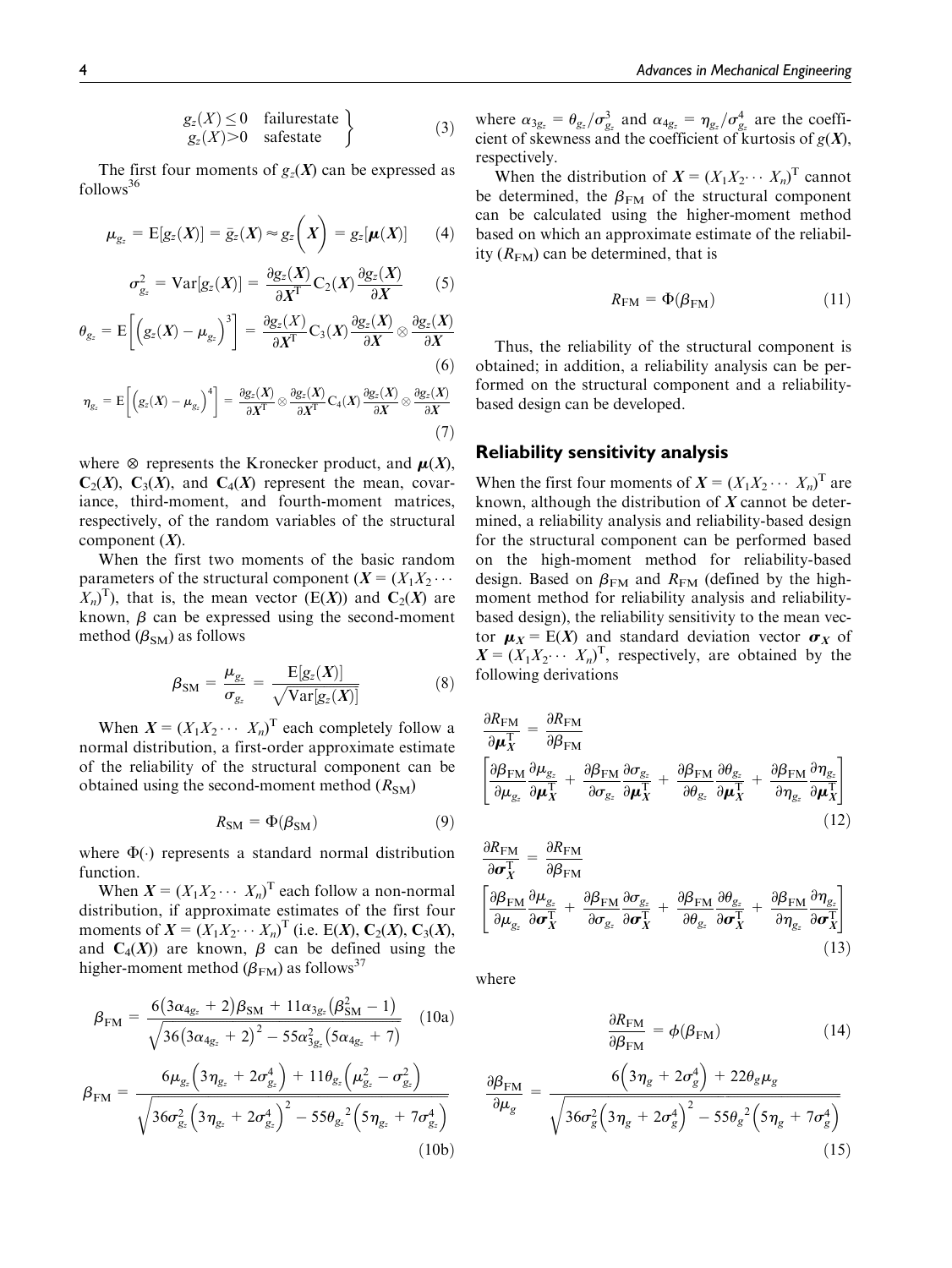$$
\frac{\partial \beta_{\text{FM}}}{\partial \sigma_g} = \frac{\left(48\mu_g \sigma_g^3 + 22\theta_g \sigma_g\right) \left(36\sigma_g^2 \left(3\eta_g + 2\sigma_g^4\right)^2 - 55\theta_g^2 \left(5\eta_g + 7\sigma_g^4\right)\right)}{\left(\sqrt{36\sigma_g^2 \left(3\eta_g + 2\sigma_g^4\right)^2 - 55\theta_g^2 \left(5\eta_g + 7\sigma_g^4\right)\right)^3}} - \frac{\left[6\mu_g \left(3\eta_g + 2\sigma_g^4\right) + 11\theta_g \left(\mu_g^2 - \sigma_g^2\right)\right] \left(36\sigma_g \left(3\eta_g + 2\sigma_g^4\right) \left(3\eta_g + 6\sigma_g^4\right) - 770\theta_g^2 \sigma_g^3\right)}{\left(\sqrt{36\sigma_g^2 \left(3\eta_g + 2\sigma_g^4\right)^2 - 55\theta_g^2 \left(5\eta_g + 7\sigma_g^4\right)\right)^3}}
$$
\n(16)

$$
\frac{\partial \beta_{\text{FM}}}{\partial \theta_{g}} = \frac{11\left(\mu_{g}^{2} - \sigma_{g}^{2}\right)\left[36\sigma_{g}^{2}\left(3\eta_{g} + 2\sigma_{g}^{4}\right)^{2} - 55\theta_{g}^{2}\left(5\eta_{g} + 7\sigma_{g}^{4}\right)\right]}{\left(\sqrt{36\sigma_{g}^{2}\left(3\eta_{g} + 2\sigma_{g}^{4}\right)^{2} - 55\theta_{g}^{2}\left(5\eta_{g} + 7\sigma_{g}^{4}\right)\right)^{3}} + \frac{55\theta_{g}\left(5\eta_{g} + 7\sigma_{g}^{4}\right)\left[6\mu_{g}\left(3\eta_{g} + 2\sigma_{g}^{4}\right) + 11\theta_{g}\left(\mu_{g}^{2} - \sigma_{g}^{2}\right)\right]}{\left(\sqrt{36\sigma_{g}^{2}\left(3\eta_{g} + 2\sigma_{g}^{4}\right)^{2} - 55\theta_{g}^{2}\left(5\eta_{g} + 7\sigma_{g}^{4}\right)\right)^{3}}}
$$
\n(17)

$$
\frac{\partial \beta_{\text{FM}}}{\partial \eta_g} = \frac{18 \mu_g \left(36 \sigma_g^2 \left(3 \eta_g + 2 \sigma_g^4\right)^2 - 55 \theta_g^2 \left(5 \eta_g + 7 \sigma_g^4\right)\right)}{\left(\sqrt{36 \sigma_g^2 \left(3 \eta_g + 2 \sigma_g^4\right)^2 - 55 \theta_g^2 \left(5 \eta_g + 7 \sigma_g^4\right)\right)^3}} - \frac{\left[6 \mu_g \left(3 \eta_g + 2 \sigma_g^4\right) + 11 \theta_g \left(\mu_g^2 - \sigma_g^2\right)\right] \left[216 \sigma_g^2 \left(3 \eta_g + 2 \sigma_g^4\right) - 275 \theta_g^2\right]}{2 \left(\sqrt{36 \sigma_g^2 \left(3 \eta_g + 2 \sigma_g^4\right)^2 - 55 \theta_g^2 \left(5 \eta_g + 7 \sigma_g^4\right)\right)^3}}
$$
\n(18)

$$
\frac{\partial \mu_{g_z}}{\partial \mu_X^T} = \left[ \frac{\partial g_z(X)}{\partial \mu_{X_1}} \frac{\partial g_z(X)}{\partial \mu_{X_2}} \cdots \frac{\partial g_z(X)}{\partial \mu_{X_n}} \right] \tag{19}
$$

$$
\frac{\partial \sigma_{g_z}^2}{\partial \mu_X^T} = 2\left(C_2(X)\frac{\partial g_z}{\partial \mu_X}\right)^T \frac{\partial^2 g_z}{\partial \mu_X \partial \mu_X^T}
$$
\n
$$
= 2\frac{\partial g_z}{\partial \mu_X^T} C_2(X)\frac{\partial^2 g_z}{\partial \mu_X \partial \mu_X^T}
$$
\n(20)

$$
\frac{\partial \sigma_{g_z}}{\partial \mu_X^T} = \frac{1}{\sigma_{g_z}} \frac{\partial g_z}{\partial \mu_X^T} C_2(X) \frac{\partial^2 g_z}{\partial \mu_X \partial \mu_X^T}
$$
\n
$$
\frac{\partial \sigma_{g_z}}{\partial \mu_X^T} = \frac{\partial g_z}{\partial \mu_X^T} C_3(X) \frac{\partial}{\partial \mu_X^T} \left( \frac{\partial g_z}{\partial \mu_X} \otimes \frac{\partial g_z}{\partial \mu_X} \right) \qquad (21)
$$
\n
$$
\frac{\partial g_z}{\partial \mu_X^T} = \frac{\partial g_z}{\partial \mu_X^T} C_3(X) \frac{\partial}{\partial \mu_X^T} \left( \frac{\partial g_z}{\partial \mu_X} \otimes \frac{\partial g_z}{\partial \mu_X} \right)
$$

$$
+\frac{\partial g_z}{\partial \mu_X^T} \otimes \frac{\partial g_z}{\partial \mu_X^T} C_3(X)^T \frac{\partial}{\partial \mu_X^T} \left(\frac{\partial g_z}{\partial \mu_X}\right)
$$

$$
\frac{\partial \eta_{g_z}}{\partial \mu_X^T} = 2 \left(\frac{\partial g_z}{\partial \mu_X^T} \otimes \frac{\partial g_z}{\partial \mu_X^T}\right) C_4(X) \frac{\partial}{\partial \mu_X^T} \left(\frac{\partial g_z}{\partial \mu_X} \otimes \frac{\partial g_z}{\partial \mu_X}\right)
$$
(22)

If the first-order mean value of the Taylor series expansion of  $g(X)$  is identified (i.e.  $\mu_g = g(\mu_X)$ , where  $\mu_g$  is a function of  $\mu_X$  and unrelated to  $\sigma_X$ ), then we have

$$
\frac{\partial \mu_{g_z}}{\partial \sigma_X^{\mathrm{T}}} = 0 \tag{23}
$$

$$
\frac{\partial \sigma_{g_z}}{\partial \sigma_X^T} = \left(\frac{1}{2\sigma_{g_z}}\right) \frac{\partial \sigma_{g_z}^2}{\partial \sigma_X^T} \n= \left(\frac{1}{\sigma_{g_z}}\right) \sigma_X^T \text{diag}\left(\frac{\partial g_z}{\partial \mu_X}\right) [\rho] \text{diag}\left(\frac{\partial g_z}{\partial \mu_X}\right)
$$
\n(24)

$$
\frac{\partial \theta_{g_z}}{\partial \sigma_X^{\mathrm{T}}} = \sigma_X^{\mathrm{T}} C_{\mu 3}(X) \frac{\partial}{\partial \sigma_X^{\mathrm{T}}} (\sigma_X \otimes \sigma_X) + (\sigma_X \otimes \sigma_X)^{\mathrm{T}} C_{\mu 3}(X)^{\mathrm{T}}
$$
(25)

$$
\frac{\partial \eta_{g_z}}{\partial \sigma_X^{\mathrm{T}}} = 2 (\sigma_X^{\mathrm{T}} \otimes \sigma_X^{\mathrm{T}}) C_{\mu 4}(X) \frac{\partial}{\partial \sigma_X^{\mathrm{T}}} (\sigma_X \otimes \sigma_X) \qquad (26)
$$

where  $\varphi(\cdot)$  represents a standard normal probability density function. The known condition and the results of the calculation of relevant data and reliability are combined and substituted into the equations for the reliability sensitivity of a structural component (equations (12) and (13)). Thus, information that relates to the reliability sensitivity (i.e.  $\partial R_{\text{FM}}/\partial \mu_X$  and  $\partial R_{\text{FM}}/\partial \sigma_X$ ) can be obtained.

Reliability sensitivity is used to evaluate the level of impact of a certain factor on the reliability of a structural component. To uniformly describe the level of impact of various factors on the reliability of a structural component, the reliability variation gradient at the nominal point is generally selected as the sensitivity factor. Therefore, the reliability sensitivity gradient can be expressed as follows

$$
\text{Grad} \frac{\text{DR}_{\text{FM}}(\mu_{X_i}, \sigma_{X_i})}{\text{D}X} = \sqrt{\left(\frac{\partial R_{\text{FM}}}{\partial \mu_{X_i}}\right)^2 + \left(\frac{\partial R_{\text{FM}}}{\partial \sigma_{X_i}}\right)^2}
$$
\n(27)

# Reliability-based robust design

Structural reliability-based robust optimal design can be expressed using the following mathematical model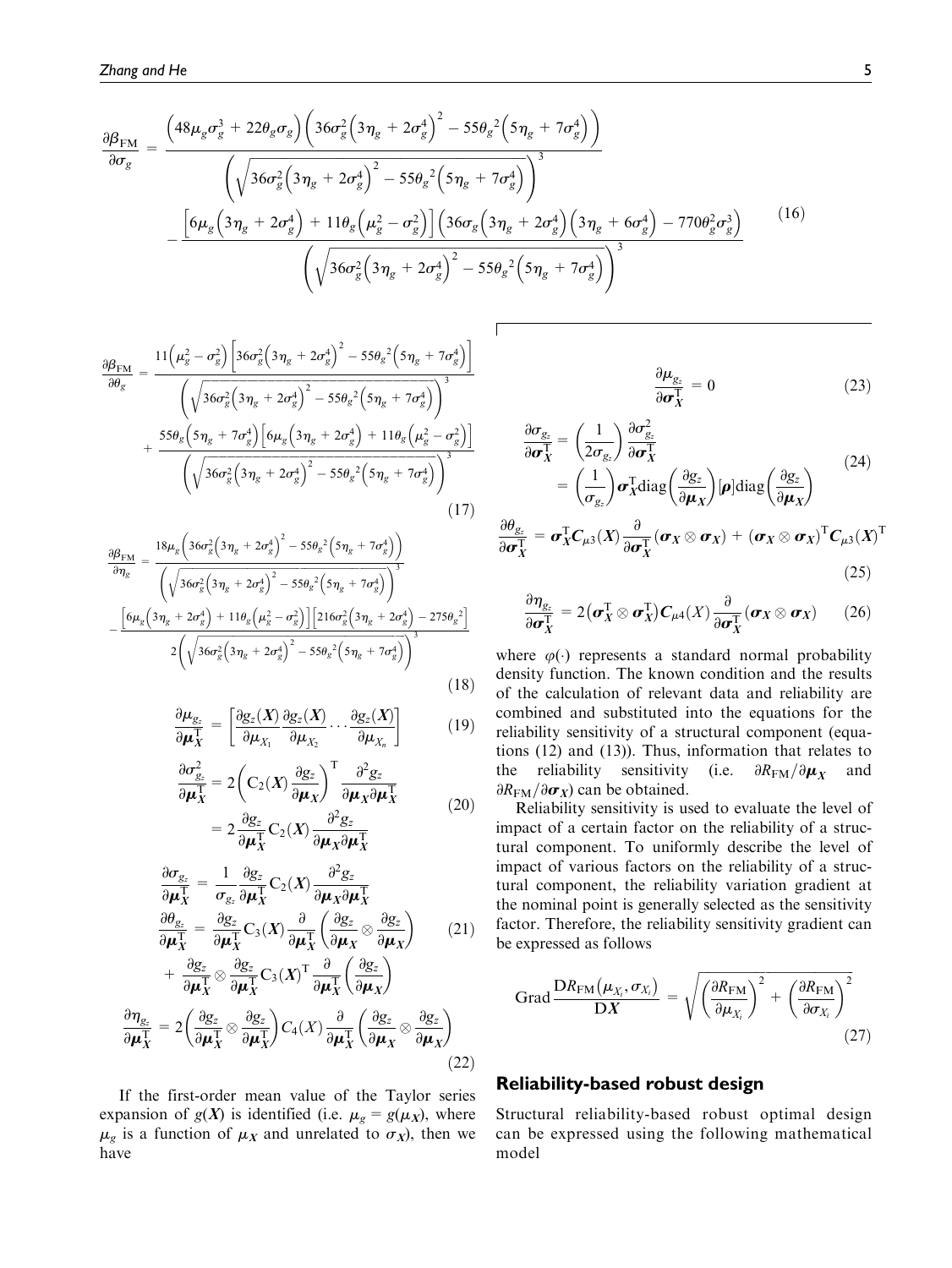

Figure 3. Actual structural and mechanical model of a cantilever bracket.

$$
\min f(X) = \sum_{k=1}^{n} w_k f_k(X)
$$
\n  
\n
$$
s.t. \quad g_z - \Phi^{-1}(R_0) \sigma_{g_z} \ge 0
$$
\n
$$
g_i(X) \ge 0 \qquad (i = 1, 2, ..., l)
$$
\n
$$
h_j(X) = 0 \qquad (j = 1, 2, ..., s)
$$
\n(28)

where  $R_0$  represents the reliability specified in the design requirements;  $X$  represents the basic random vectors, including the design variable vectors (denoted by  $\mathbf{x} = (x_1 x_2 \cdots x_m)^T$  and random parameter vectors; and  $w_k$  represents the weighting factor of the subobjective function  $f_k(X)$  ( $w_k \ge 0$ ). The value of  $w_k$  is determined by the order of magnitude and degree of importance of each sub-objective function. In this study,  $w_k$  is determined using the weighting combination method, that is

$$
w_1 = \frac{f_k(X^{*1}) - f_k(X^{*k})}{[f_1(X^{*k}) - f_1(X^{*1})] + [f_2(X^{*(k-1)}) - f_2(X^{*2})] + \dots + [f_k(X^{*1}) - f_k(X^{*k})]}
$$
  
\n
$$
w_2 = \frac{f_{k-1}(X^{*2}) - f_{k-1}(X^{*(k-1)})}{[f_1(X^{*k}) - f_1(X^{*1})] + [f_2(X^{*(k-1)}) - f_2(X^{*2})] + \dots + [f_k(X^{*1}) - f_k(X^{*k})]}
$$
  
\n
$$
\vdots
$$
  
\n
$$
w_k = \frac{f_1(X^{*k}) - f_1(X^{*1})}{[f_1(X^{*k}) - f_1(X^{*1})] + [f_2(X^{*(k-1)}) - f_2(X^{*2})] + \dots + [f_k(X^{*1}) - f_k(X^{*k})]}
$$
  
\n(29)

# Numerical example

Figure 3 shows a tapered beam under a vertical pressure. Each geometric cross-sectional parameter can be considered to independently follow a normal distribution. The mean and variance of the tapered beam parameters are as follows: cross-sectional thickness  $b = (12, 12)$ 0.06) mm; free-end height  $a = (18, 0.09)$  mm; slope of the tapered beam  $\alpha = \arctan(0.12, 0.006)$ ; and length of the tapered beam  $l = (500, 2.5)$  mm. The probability distributions of the load and the strength parameter are unknown; however, the first four moments of the load and the strength parameter are known. The first four moments of the load borne by the beam  $P = 3400 \text{ N}$ ,

170 N,  $7.3756 \times 10^5 \text{ N}^3$ ,  $2.539 \times 10^9 \text{ N}^4$  and the first four moments of the tensile strength of the material  $r = 221 \text{ MPa}$ , 11.05 MPa, 2.0255  $\times 10^2 \text{ MPa}^3$ ,  $4.532 \times 10^4 \text{ MPa}^4$ . Here, a reliability sensitivity analysis is performed on this structural component, and a reliability-based robust design is developed for this structural component.

#### Reliability analysis of the tapered beam

Structural brackets and various types of bases are often involved in structural design. These structures are generally composed of shaped steel bars, plates, and some prefabricated structural components to satisfy the mechanical strength, stiffness, and appearance requirements. The bending stress of a tapered beam at any arbitrary cross section z is

$$
S_z(X) = \frac{6P(l-z)}{b[a + \tan\alpha(l-z)]^2}
$$
 (30)

Transversal force-caused bending is common in engineering structures. As the ratio of beam span and cross-sectional height is  $n \geq 5$ , the shear stress resulting from the load is not considered. According to the stress–strength interference theory, the state equation expressed with the ultimate stress state is expressed as follows

$$
g_z(X) = r - \frac{6P(l-z)}{b[a + \tan\alpha(l-z)]^2}
$$
 (31)

where  $r$  represents the material strength of the tapered beam;  $X = [a \; b \; r \; P \; l \; \tan\alpha]^T$  represents the basic random variable vectors, and z represents the coordinates of any arbitrary cross section of the tapered beam. All probabilistic numerical characteristics of X are known. However, the probability distributions of some random variables are unknown.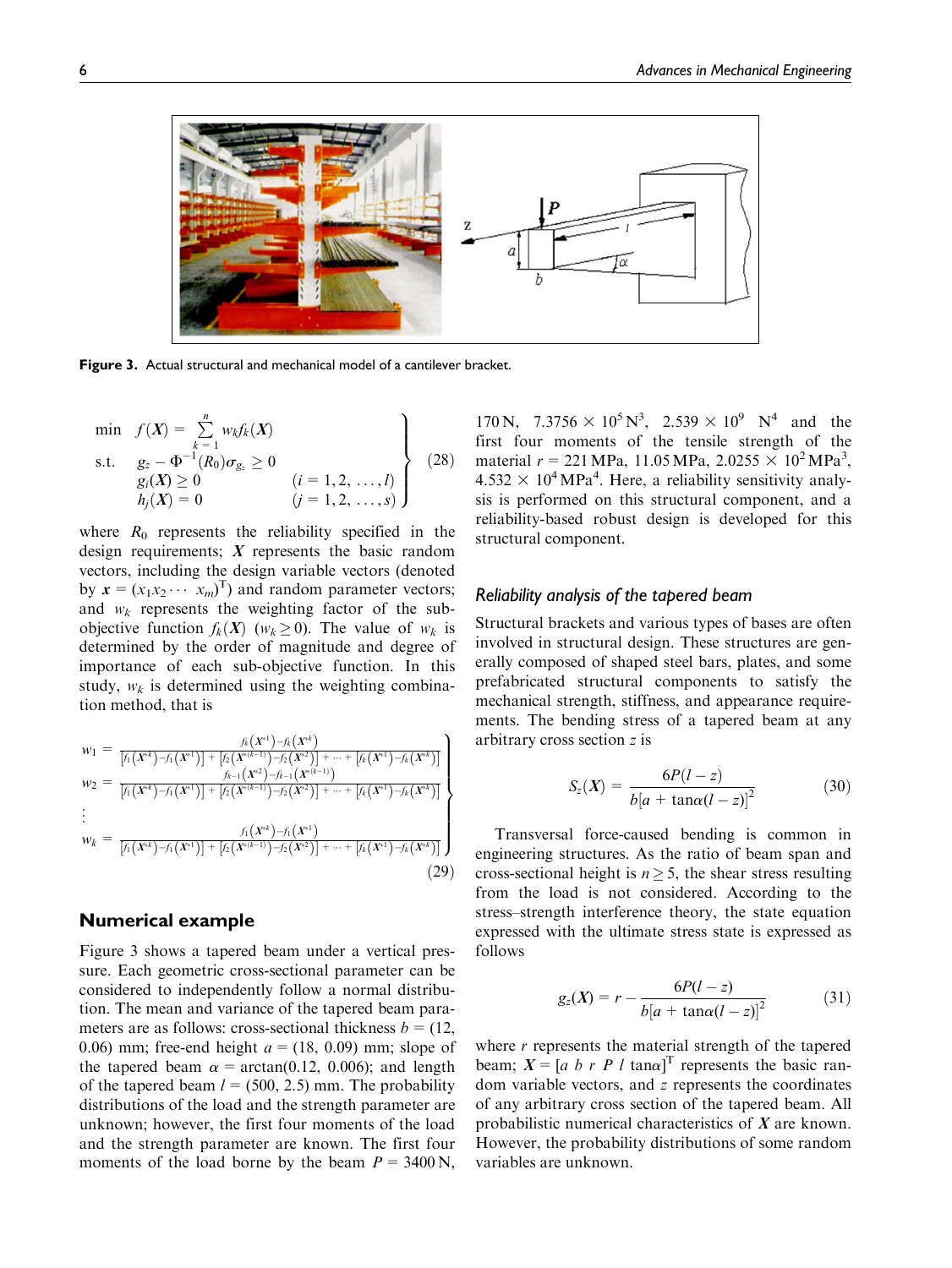| Random variables | $\partial R/\partial \mu_X$       | $\partial R/\partial \sigma_{\mathbf{x}}$ | Gradient of sensitivity           |
|------------------|-----------------------------------|-------------------------------------------|-----------------------------------|
| a                | 1.049694 $\times$ 10 <sup>2</sup> | $-7.03445$                                | 1.905708 $\times$ 10 <sup>2</sup> |
| b                | 1.572851 $\times$ 10 <sup>2</sup> | $-10.9063$                                | 1.5766 $\times$ 10 <sup>2</sup>   |
| Þ                | $-0.5352\times10^{-3}$            | $-0.3949 \times 10^{-2}$                  | 6.6513 $\times$ 10 <sup>-4</sup>  |
|                  | $0.1321 \times 10^{-1}$           | $-7.3199 \times 10^{-4}$                  | $1.3234 \times 10^{-2}$           |
| tan $\alpha$     | 16.2693                           | $-11.2668$                                | $1.9790 \times 10$                |
|                  | $0.89003 \times 10^{-8}$          | $-7.2570 \times 10^{-9}$                  | $1.1484 \times 10^{-8}$           |

**Table 1.** Reliability sensitivity to  $\mu_X$  and  $\sigma_X$  before optimization.



Figure 4. Reliability curves of the tapered beam.

Volume  $(V)$  is one of the important reference values for the reliability-based design of a tapered beam and is a main target for a lightweight design. The selected tapered beam has a V of

$$
V = abl + \frac{bl^2 \tan \alpha}{2} \tag{32}
$$

The first four moments of the state function of the VCS structural component are determined by substituting the known condition and relevant data into the expressions of the first four moments of the state function of a VCS structural component (equations (4)–(7)). Then, a reliability analysis and calculation are performed by substituting the known condition and relevant data into the equations for  $\beta_{FM}$  (equation (10)) and  $R_{FM}$  (equation (11)). By substituting the known condition,  $\beta_{\text{FM}}$  and  $R_{\text{FM}}$  curves with respect to z are obtained by calculation, as shown in Figure 4.

As demonstrated in Figure 4, the  $\beta_{\text{FM}}$  and  $R_{\text{FM}}$ curves of the tapered beam exhibit a parabolic shape. The  $\beta_{\text{FM}}$  and  $R_{\text{FM}}$  of the tapered beam vary with z. The minimum  $\beta_{\text{FM}}$  and  $R_{\text{FM}}$  occur near 0.345 m, that is, the cross section at  $z = 345$  mm is a dangerous cross section. Thus, when developing a reliability-based design for a VCS structural component, balanced reliability should be effectively ensured based on the reliability analysis results.

Based on the equations for the  $\beta_{FM}$  (equation (10)),  $R_{FM}$  (equation (11)), and V (equation (32)) of a VCS structural component, the V,  $\beta_{FM}$ , and  $R_{FM}$  of the tapered beam at the dangerous cross section are

- $V_0 = 288$  mm<sup>3</sup>
- $\beta_{\text{FM}} = 1.36064$
- $R_{FM} = 0.91319$

The reliability of the VCS structural component is also calculated by simulation using the Monte Carlo method, and the result, which is denoted by  $R_{\text{MC}}$ , is

 $R_{MC} = 0.90605$ 

where  $R_{MC}$  represents the reliability obtained from the numerical simulation based on  $10<sup>5</sup>$  samples using the Monte Carlo method. The calculation results demonstrate that the results obtained using the proposed method are consistent with the results obtained from the numerical simulation using the Monte Carlo method.38–43

## Reliability sensitivity analysis of the tapered beam

A reliability sensitivity analysis of the tapered beam is performed via calculation by substituting the known condition and relevant data into the expressions of the sensitivity of  $R_{FM}$  of a structural component (equations (12) and (13)). The data in Table 1 list the values of the reliability sensitivity of the structural component with non-normally distributed parameters to  $\mu_X$  and  $\sigma_X$ , as well as the  $R_{\text{FM}}$  sensitivity gradient.

The reliability sensitivity analysis demonstrates that the reliability sensitivity of the entire tapered beam to each  $X$  reaches the extreme value at the dangerous location. The dangerous cross section is the most sensitive to variations in X. A comparison with the  $R_{FM}$  curve shown in Figure 4 indicates that the location on the tapered beam with high reliability is the least sensitive to variations in  $X$ . As demonstrated in Table 1, the reliability sensitivity of the tapered beam to each  $r$ ,  $b$ ,  $a$ ,  $l$ , and tan $\alpha$  has a positive value. These random variables each have a positive impact on the  $R_{FM}$  of the tapered beam, that is, an increase in the mean value of each r, b, a, l, and tan $\alpha$  will cause an increase in the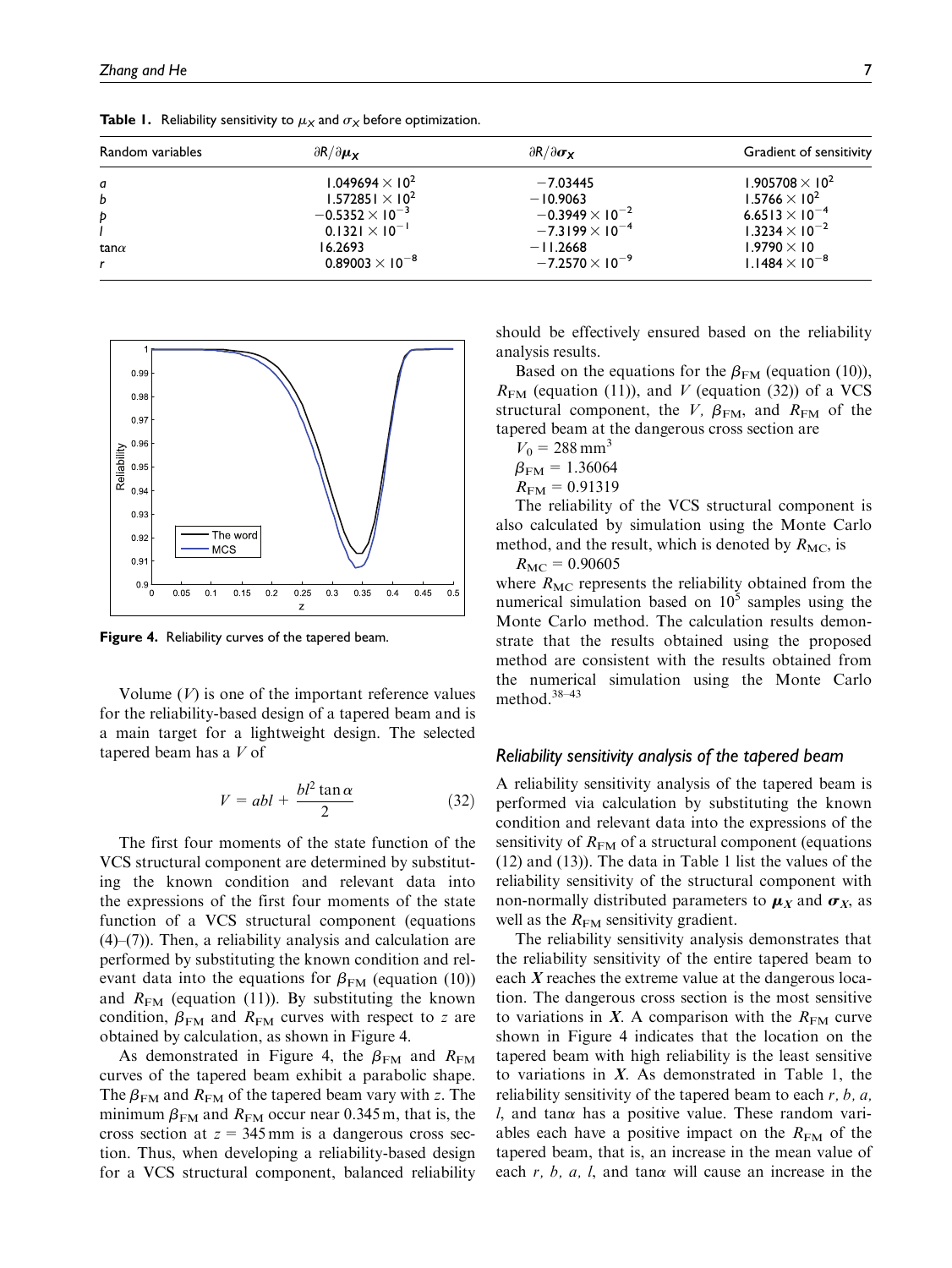$R_{\text{FM}}$  of the structural component—the  $R_{\text{FM}}$  of the tapered beam increases as each  $r$ ,  $b$ ,  $a$ ,  $l$ , and tan $\alpha$ increases. Conversely, the sensitivity of the  $R_{FM}$  of the tapered beam to  $P$  (i.e. force applied at the free end of the tapered beam) has a negative value.  $P$  has a negative impact on the  $R_{FM}$  of the tapered beam, that is, the  $R_{\text{FM}}$  of the tapered beam decreases as P increases and the reliability sensitivity of the tapered beam to P reaches the extreme value at the dangerous location. A change in  $b$  will have the most significant impact on the  $R_{\text{FM}}$  of the tapered beam, followed by a, tana, l, P, and r. In addition, Table 1 also demonstrates that the reliability sensitivity of the tapered beam to the variance of each random variable has a negative value. The  $R_{\text{FM}}$  of the tapered beam decreases as the variance of each basic random variable increases, that is, the variance of each basic random variable has a negative impact on the  $R_{FM}$  of the tapered beam.

## Reliability-based robust design for the tapered beam

A reliability-based robust optimal design that satisfies the design reliability requirement ( $R_0 = 0.99$ ) and minimizes the weight of the tapered VCS beam is developed.

Determining design variables. By analyzing the main parameters that affect the reliability of the tapered beam, three parameters, namely,  $a, b$ , and tan $\alpha$ , are selected as the design variables when developing a reliabilitybased robust optimal design model. Thus, the design variable vectors are  $x = [a \, b \, \tan\alpha]^T$ .

Establishing objective functions. The weight of the tapered beam can be minimized by minimizing its V. Therefore, the first optimization objective of the reliability-based robust optimal design is

$$
f_1(X) = V \tag{33}
$$

To eliminate the reliability sensitivity of the tapered beam to the design parameters (i.e. to enable the tapered beam to be robust), the sensitivity function of the reliability constraint to the design parameters is selected as the second optimization objective of the reliability-based robust optimal design, that is

$$
f_2(X) = \sqrt{\left[\frac{\partial R_{\text{FM}}}{\partial a}\right]^2 + \left[\frac{\partial R_{\text{FM}}}{\partial b}\right]^2 + \left[\frac{\partial R_{\text{FM}}}{\partial \tan \alpha}\right]^2} \tag{34}
$$

Establishing constraint conditions. The tapered beam needs to satisfy certain reliability requirements. Thus, we have the following reliability constraint condition

The geometric dimensions of the tapered beam also need to satisfy certain design conditions. Thus, we have the following inequality constraint conditions

$$
10 \le a \le 20
$$
  

$$
8 \le b \le 15
$$
  

$$
0.1 \le \tan \alpha \le 0.15
$$

Reliability-based robust optimal design. The design values of the parameters are selected as the initial values for optimization:  $x = [a \ b \ \tan\alpha] = [0.019822, \ 0.010452]$ 0.14787]. The parameters obtained from reliabilitybased robust optimization are as follows

 $V = 293.36$  mm<sup>3</sup>  $a = 19.822$  mm  $b = 10.452$  mm  $tan\alpha = 0.1479$ 

The  $\beta_{\text{FM}}$  and  $R_{\text{FM}}$  of the tapered beam after optimization are

$$
\beta_{\text{FM}}=3.4010
$$

$$
R_{\text{FM}}=0.99966
$$

The calculation results are as follows. (1)  $R_{\text{FM}} = 0.99966$  satisfies the reliability-based robust optimal design requirement for the reliability of the tapered beam, that is,  $R_0 = 0.99$ . (2)  $R_0$  is considerably higher than the initial reliability ( $R_{\text{FM}}= 0.91319$ ), and the  $V$  of the tapered beam is correspondingly increased by  $\Delta V = V - V_0 = 293.36 \text{ mm}^3 - 288 \text{ mm}^3 = 5.36 \text{ mm}^3$ . This finding demonstrates that the reliability-based robust design reaches the VCS structural component design goal—balanced reliability—and that the reliability theory and technique are effective and practical lightweight techniques.

Figure 5 shows the variation curve of the  $R_{\text{FM}}$  of the tapered beam with z after optimization. Compared to



Figure 5.  $\beta$ <sub>FM</sub> and R<sub>FM</sub> curves after optimization.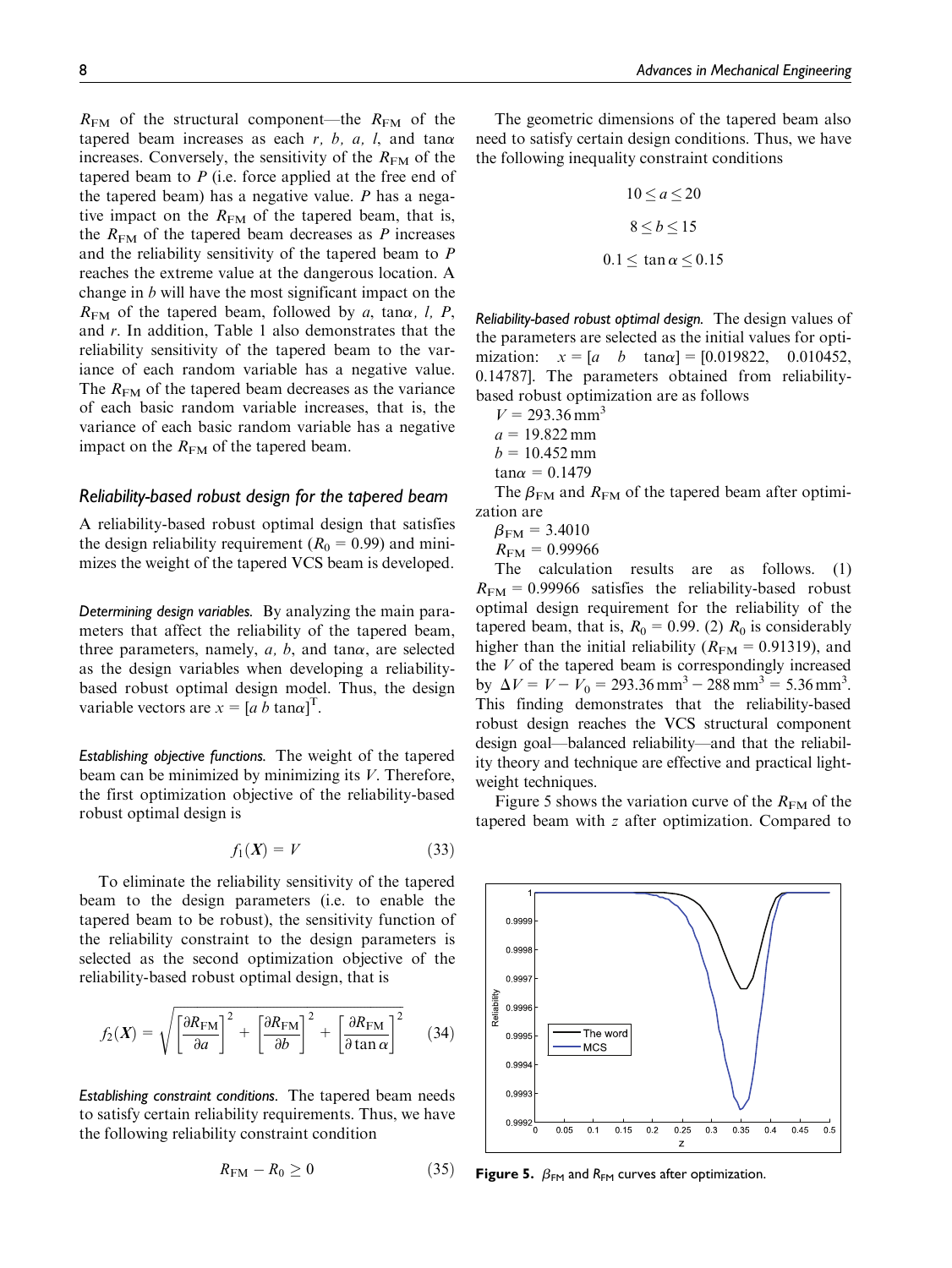| Random variables | $\partial R/\partial \mu_Y$ | $\partial R/\partial \sigma_{\bf X}$ | Gradient of sensitivity          |
|------------------|-----------------------------|--------------------------------------|----------------------------------|
| a                | 0.7115                      | $-9.2846\times10^{-2}$               | 0.7175                           |
| b                | 1.3962                      | $-0.2047$                            | $1.4$                            |
| Þ                | $-0.3940\times 10^{-4}$     | $-0.6984\times10^{-4}$               | 8.0188 $\times$ 10 <sup>-6</sup> |
|                  | $3.1559 \times 10^{-3}$     | $-2.3458 \times 10^{-4}$             | 3.1646 $\times$ 10 <sup>-3</sup> |
| tan $\alpha$     | 0.11022                     | $-0.1664$                            | $1.9962 \times 10^{-1}$          |
|                  | $0.7335 \times 10^{-10}$    | $-0.1477 \times 10^{-9}$             | $1.6456 \times 10^{-10}$         |

**Table 2.** Reliability sensitivity to  $\mu_X$  and  $\sigma_X$  after optimization.



Figure 6. Variation curves of the R<sub>FM</sub> sensitivity gradient with z: (a) variation curve of the R<sub>FM</sub> sensitivity gradient before optimization and (b) variation curve of the  $R_{FM}$  sensitivity gradient after optimization.

the  $R_{FM}$  shown in Figure 4, the  $R_{FM}$  of the tapered beam is significantly higher after optimization.

A comparison of  $R_{FM}$  before and after the reliability-based robust optimal design indicates that the numerical value of  $R_{FM}$  significantly increases, and the range within which  $R_{FM}$  varies also significantly decreases after optimization, which demonstrates that the reliability-based robust optimal design method is effective and can produce a balanced result. Therefore, research on the reliability of a VCS structural component can ensure the reliability level, reflect the actual condition of the VCS structural component, and ensure that the design working performance of the VCS structural component is more consistent with its actual working performance. Research on the reliability of a VCS structural component can facilitate the development of a lightweight design, ensure that the working performance and parameters of the VCS structural component are optimal, and help reach design goals, such as weight reduction, efficiency enhancement, energy saving, environmental protection, performance enhancement, and a safe and reliable design.

The values of  $x = [a \; b \; \tan\alpha]^T$  after the reliabilitybased robust design ( $a = 19.822$  mm,  $b = 10.452$  mm, and tan $\alpha$  = 0.1479) are selected for a reliability sensitivity analysis. Table 2 lists the values of the reliability sensitivity of the VCS structural component to  $\mu_X$  and  $\sigma_X$  and the corresponding  $R_{FM}$  sensitivity gradients after optimization.

The reliability sensitivity analysis results obtained before and after the reliability-based robust optimal design indicate that the numerical value of the reliability sensitivity significantly decreases after the reliabilitybased robust optimal design, which ensures stable reliability and eliminates the reliability sensitivity of the VCS structural component to the design parameters for interference factors, enhances the safety, reliability, and robustness of the VCS structural component, and attains the reliability-based robust design goals and effect.

The reliability sensitivity of the tapered beam at any arbitrary location can be calculated using equations (12) and (13). The  $R_{FM}$  sensitivity gradient of the tapered beam at any arbitrary location can be calculated using the expression of the  $R_{FM}$  sensitivity gradient of a structural component (equation (27)). Figure 6 shows the variation curves of the  $R_{FM}$  sensitivity gradient of the VCS structural component with z plotted based on the variation patterns of the mean value and mean square error of the reliability sensitivity of the VCS structural component with z.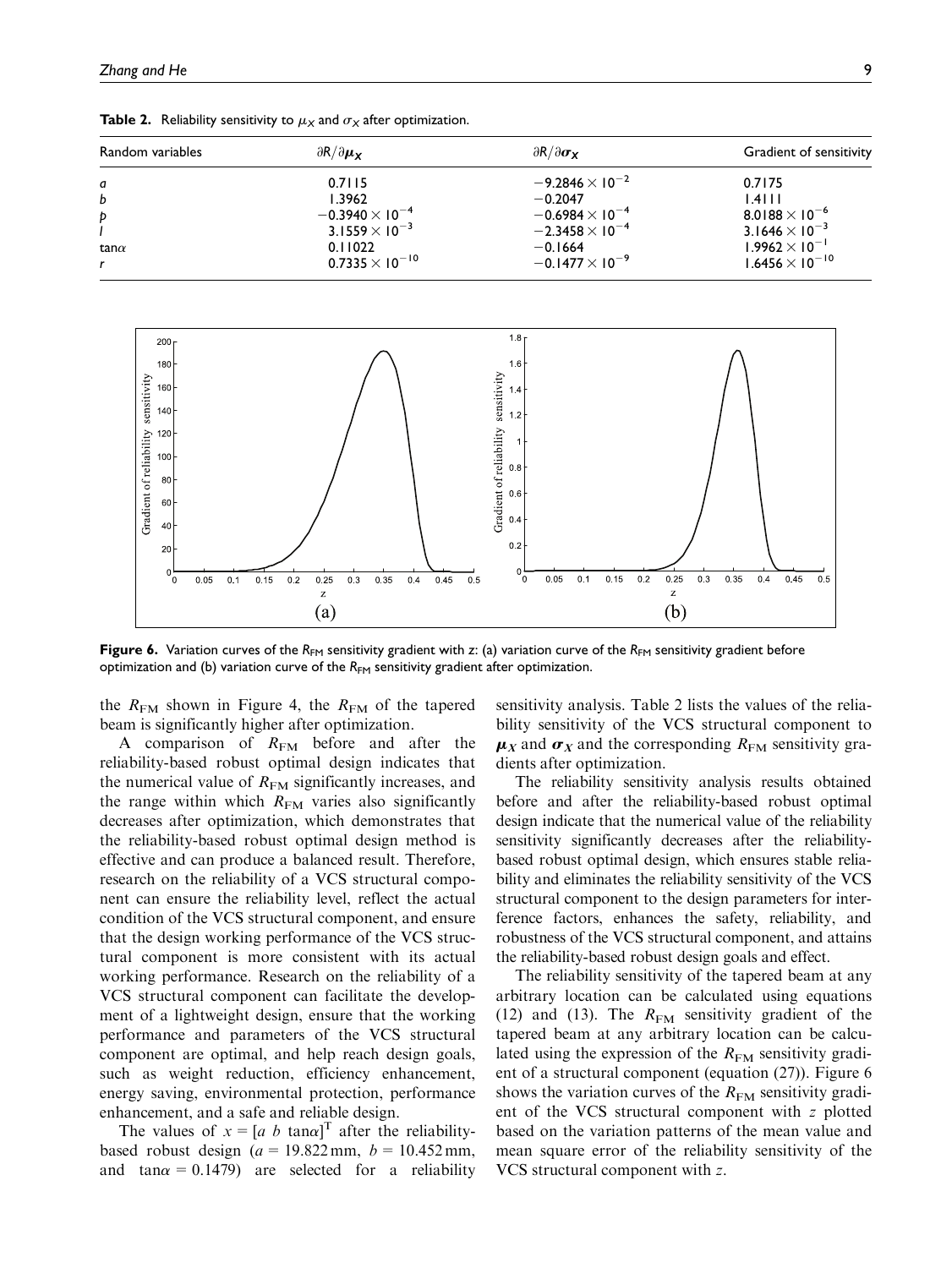157 2851 160 140  $12C$ 104.9694 100 sensitivity results before optimization  $80$ Sensitivity results after 60 optimization  $40$ 16 2693  $2<sup>c</sup>$ 1.3962 0.7115  $0.1102$  $\epsilon$  $\times 1$  $x<sub>2</sub>$ xЗ

Figure 7. Reliability sensitivity to the mean value of x.

The previously mentioned calculation results demonstrate the following conclusions. (1) The higher the  $R_{\text{FM}}$  of the VCS structural component  $R_{\text{FM}}=\Phi(\beta_{\text{FM}})$ , the gentler the variation curve of  $R_{FM}$  with z, and the smaller the numerical value of the  $R_{FM}$  sensitivity gradient, that is, the lower the sensitivity of  $R_{FM}$  of the VCS structural component to variations in the design parameters (the more robust the VCS structural component). (2) The numerical value of the  $R_{FM}$  sensitivity gradient significantly decreases after the reliabilitybased robust optimal design. This finding demonstrates that the reliability-based robust optimal design yields notable results, and the reliability-based robust optimal design method is effective and practical.

Figure 7 shows the comparison of the reliability sensitivity to the mean values of  $x$  before and after the reliability-based robust optimal design. Figure 7 demonstrates the level of impact of variations in each random variable on the reliability sensitivity of the VCS structural component and provides the reliability sensitivity to the mean value of  $x$ .

Figure 7 demonstrates the following results. (1) The  $R_{FM}$  of the VCS structural component varies with the design parameters. A change in  $b$  will have the most significant impact on the  $R_{FM}$  of the VCS structural component, followed by  $a$  and  $\alpha$ . Therefore, variations in the sensitive parameters should be strictly controlled when designing the shape and dimensions of the VCS structural component. (2) The numerical values of the reliability sensitivity to  $x$  are smaller after the reliability-based robust optimal design. This finding demonstrates that the  $R_{FM}$  of the VCS structural component is less sensitive to variations in the design variables (i.e. the VCS structural component is more robust) after the optimization, and the reliability-based robust optimal design goal is achieved.

# Conclusion

In structural design, the reliability-based robust optimal design method can be employed to ensure that the reliability of the design structure is stable when the design parameters undergo variations (i.e. eliminated reliability sensitivity of the structure to the design parameters). By doing so, the objectives of satisfying the reliability requirements and reducing cost can be achieved. In this article, the reliability-based design method is combined with the robust design theory, the function of reliability sensitivity is included in the objective function of the reliability-based optimal design model, and reliability-based robust optimal design is converted to a multi-objective optimization problem that satisfies the reliability requirements. Based on this idea, mathematical models for reliability sensitivity analysis and reliability-based robust optimal design of VCS structural components are established. Reliability sensitivity analysis and reliability-based robust optimal design theories and methods for VCS structural components are proposed. A case study is conducted to illustrate the proposed method. In the case study, an in-depth reliability sensitivity analysis is performed on a VCS tapered beam, and a reliabilitybased robust design is also developed for this tapered beam. Ideal analysis and design results are obtained, which forms a solid foundation for the reliability sensitivity analysis and reliability-based robust design of VCS structural components in practical engineering applications.

#### Declaration of conflicting interests

The author(s) declared no potential conflicts of interest with respect to the research, authorship, and/or publication of this article.

#### Funding

The author(s) received no financial support for the research, authorship, and/or publication of this article.

#### **References**

- 1. Ang AHS and Tang WH. Probability concepts in engineering planning and design: basic principles, vol.1. New York: Wiley, 1975.
- 2. Kapur KC and Lamberson LR. Reliability in engineering design. New York: John Wiley & Sons, 1977.
- 3. Dhillon BS and Singh C. Engineering reliability. New York: John Wiley & Sons, 1981.
- 4. Henley EJ and Kumamoto H. Reliability engineering and risk assessment. Englewood Cliffs: Prentice-Hall, Inc., 1981.
- 5. Billinton B and Allan RN. Reliability evaluation of engineering systems. London: Pitman Books Limited, 1983.
- 6. O'Connor PDT. Practical reliability engineering. New York: John Wiley & Sons, 1984.
- 7. Frangopol DM. Life-cycle performance of deteriorating structures: assessment, design, and management. Reston, VA: ASCE Publications, 2004.